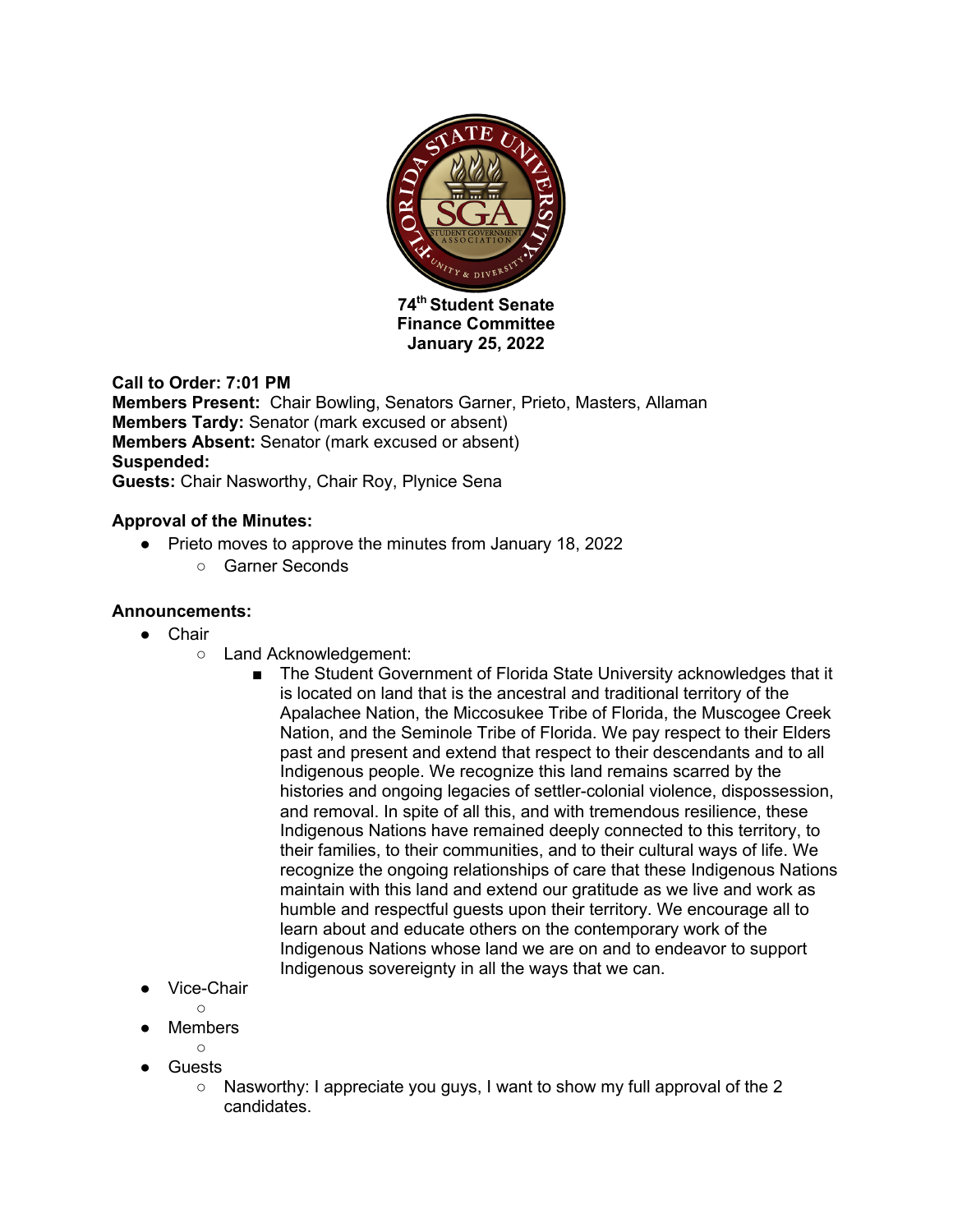○ Diaz: I speak in support of Caro, she has been a close friend and Caro would be a great fit.

# **Committee Business:**

- **Candidate for PAC/RTAC Member at-Large**: Caro Sena, Sabrina Polynice
- **Consent Resolution XX** Sponsored by Chair XX (P) Allocating funds to XX

#### **New Business:**

- Confirmations
	- **Candidate for RTAC Member at-Large**: Caro Sena
		- Application Link:
		- ■
		- Opening Statement:
			- Sena : I am a freshman majoring in criminal justice. I am financially certified and look forward to serving as a member of RTAC. I initiated fundraising in multiple school events, such as the walk for Lily. I have held financial responsibility in my job, and pledge to work hard on RTAC.
			- Sena yields with 03:00 remaining.
		- Technical Non-Debatable Questions:
			- $\bullet$  N/A
		- Round-Table Discussion:
			- Prieto moves, Masters seconds
			- Prieto: How would you balance work with school and this position? ○ Sena: I meet all deadlines with no issue.
			- Masters: How much experience do you have for this job
				- Sena: i have created multiple fundraisers and was involved in the finances of my occupation
			- Prieto moves to call the question
			- Garner seconds
		- Closing Statement:
			- Sena: Thank you for your questions
		- Vote
			- Yes:, Senators Garner, Prieto, Masters, Allaman
			- $\bullet$  No: [X]
			- Abstain: [X]
		- **RESULT: CANDIDATE Sena PASS**
- **Candidate for RTAC Member at-Large**: Sabrina Polynice
	- Application Link:
	- Opening Statement:
		- Polynice: I am majoring in computer science. I work at the FSU direct libraries. I have the skills and qualities needed to fill this role. In highschool I was involved in many leadership positions. I have the financial management knowledge to achieve this position. I am financially certified and I want to be more involved on campus.
		- Polynice yields with 03:20 remaining.
	- Technical Non-Debatable Questions:
		- N/A
	- Round-Table Discussion: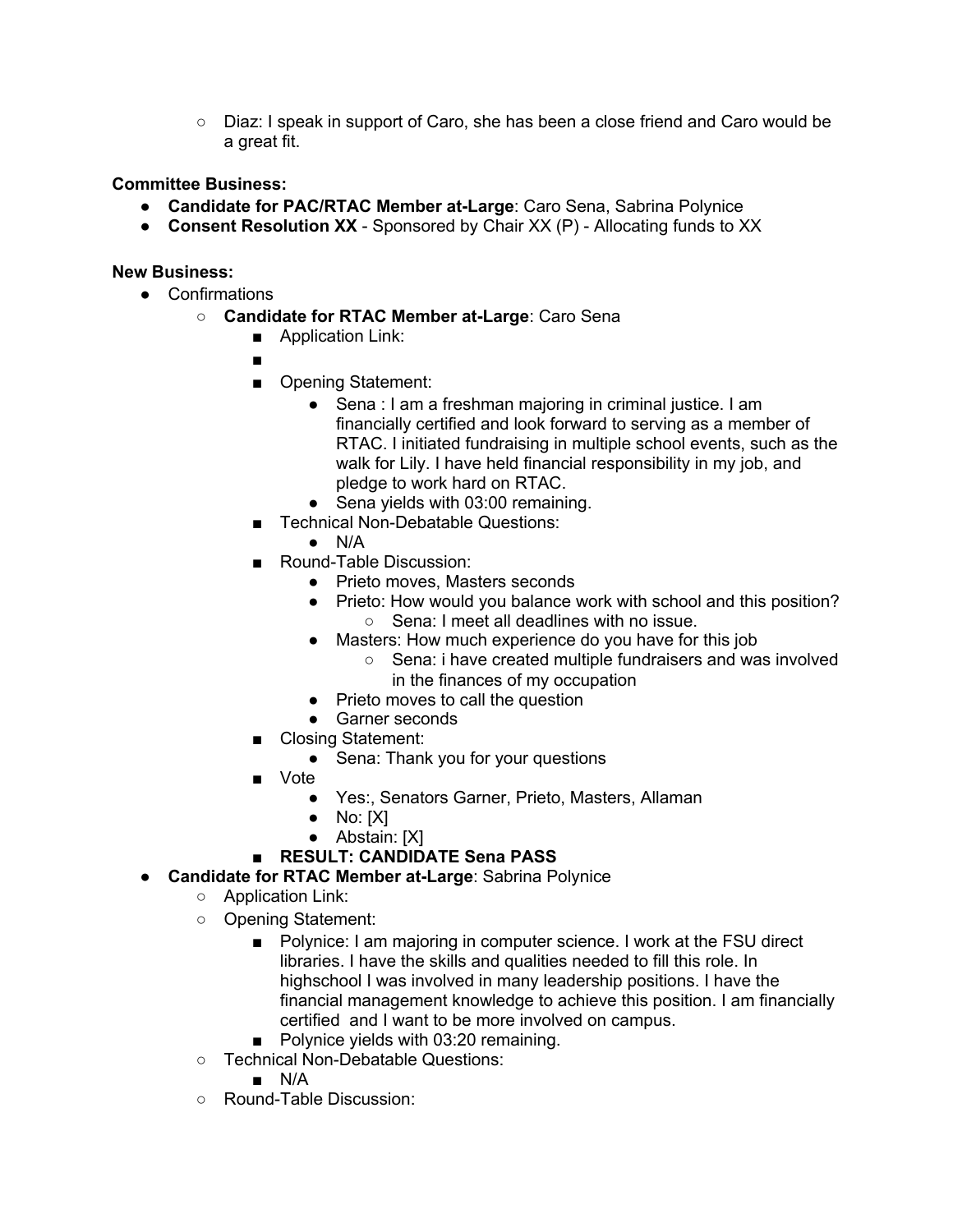- Prieto Moves, Garner Seconds
	- Garner: Are you financially certified
		- Polynice: yes
	- Masters: What past experience to you have
		- Polynice: Treasurer and internship
	- Garner moves to call the Question
	- Prieto seconds
- Closing Statement:
	- Polynice: Although I do not have much experience, I look forward to working for RTAC and I believe I can provide value to the school as a whole.
- Vote
	- Yes: [X] Yes:, Senators Garner, Prieto, Masters, Allaman
	- $\blacksquare$  No:  $[X]$
	- Abstain: [X]
- **RESULT: CANDIDATE Polynice PASS**
- Resolutions
	- **Consent Resolution 5** Sponsored by Chair Roy (P)
		- Opening Statement:
			- Roy: Last night PAC met from 7:00 to 9:30 pm. We heard from Shabbat which was tabled. We also heard from white mouse productions. They are looking for materials such as distributor cameras and other forms of technology. We funded special olympics for an inclusion bench, as well as 88 dollars for food and 300 dollars in clothing and awards. It would say paid for by SGA. 300 dollars is for 2 plaques and both benches will be near each other. Our membership is completely divided. Finally the Korean student organization wanted to host a running man event, there will be games and interacting with the student body
			- Roy: yields with 01:25 remaining.
		- Technical Non-Debatable Questions:
			- $N/A$
		- Round-Table Discussion:
			- Prieto moves.
				- Garner Seconds
			- Bowling: Why was the committee torn
				- Roy: 300 dollars for 2 plaques, 150 for one plaque, each member had different ideas.
			- Masters: What does the expense collum entail
				- Roy: items that are not food, contractual services, and awards
			- Masters: Does white mouse productions have adequate equipment
				- Roy: this would help for the future of white mouse productions
			- Prieto: Do the benches always have plaques?
				- Roy: Not every bench on campus is dedicated to a certain cause. The Special Olympics wants to make an impact on campus and provide 2 plaques.
		- Garner: IS the equipment rental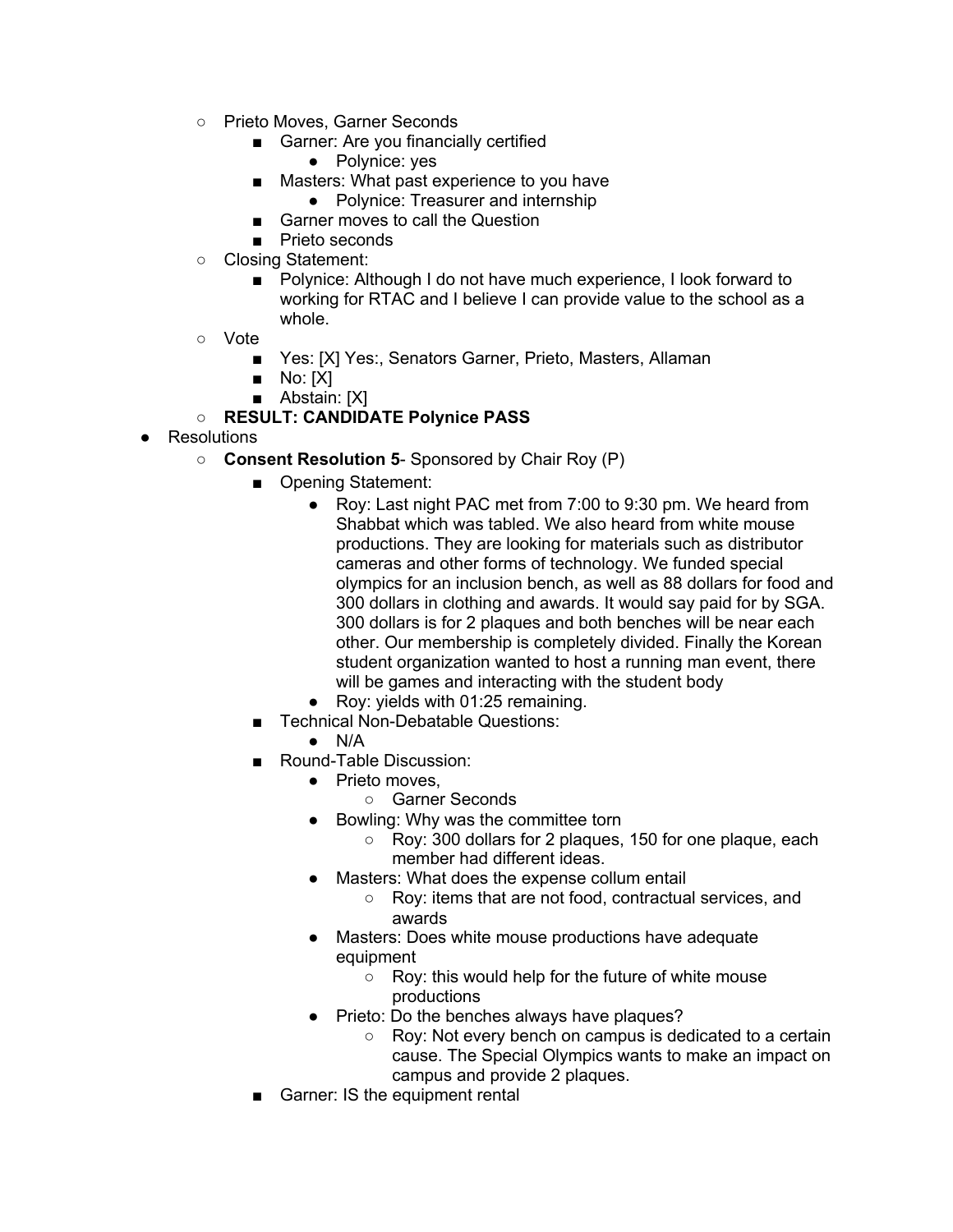- Roy, it will help the organization maintain a presence
- Garner: What event is the running man event
	- Roy: This would be an interactive event to allow students to participate. The food would include sushi rice and chips, as well as fruit and table cloths, The water guns will not be provided so certain games will not be provided
- Prieto: I believe we do not need to fund 2 plaques
- Prito moves to amend to 150 in the clothing and expense category ● Allaman seconds
- Amendment Passes
- Prieto calls the question
- Garner Seconds
- Closing Statement:
	- Roy: Thank you for your questions and time, most of the Korean student association will be for food. We appreciate the debate on the plaques. We hope whitye mouse improves over time.
- Vote
	- Yes: Senators Garner, Prieto,, Allaman
	- No: Masters
	- Abstain: [X]

# ■ **RESULT: CONSENT RESOLUTION 5 PASS**

- Resolutions
	- **Consent Resolution 6** Sponsored by Chair Nasworthy (P)
		- Opening Statement:
			- Nasworthy: WE were petitioned by the Filipino student association as well as the AHEPAS. The AHEPAS is requesting funding for a volleyball tournament. The Filipino student association is hosting a networking event.
			- Nasworthy yields with 03:00 remaining.
		- Technical Non-Debatable Questions:
			- Bowling: In regards to the registration, do statutes allow registration fees?
				- Nasworthy: Yes
		- Round-Table Discussion:
			- Prieto: Concerns about mileage, especially the amount of money ○ Nasworthy: This is a very long trip
			- Prieto: Where does the .445 come from
				- Nasworthy: They used the trip calculator from triple a
			- Debated gas price and distance
			- Prieto moves to call the question
				- Garner seconds
		- Closing Statement:
			- Nasworthy: Thank you for your time
		- Vote
			- Yes: [X] Senators Garner, Prieto, Masters, Allaman
			- ●
			- $\bullet$  No: [X]
			- Abstain: [X]
		- **RESULT: CONSENT RESOLUTION 6 PASS**